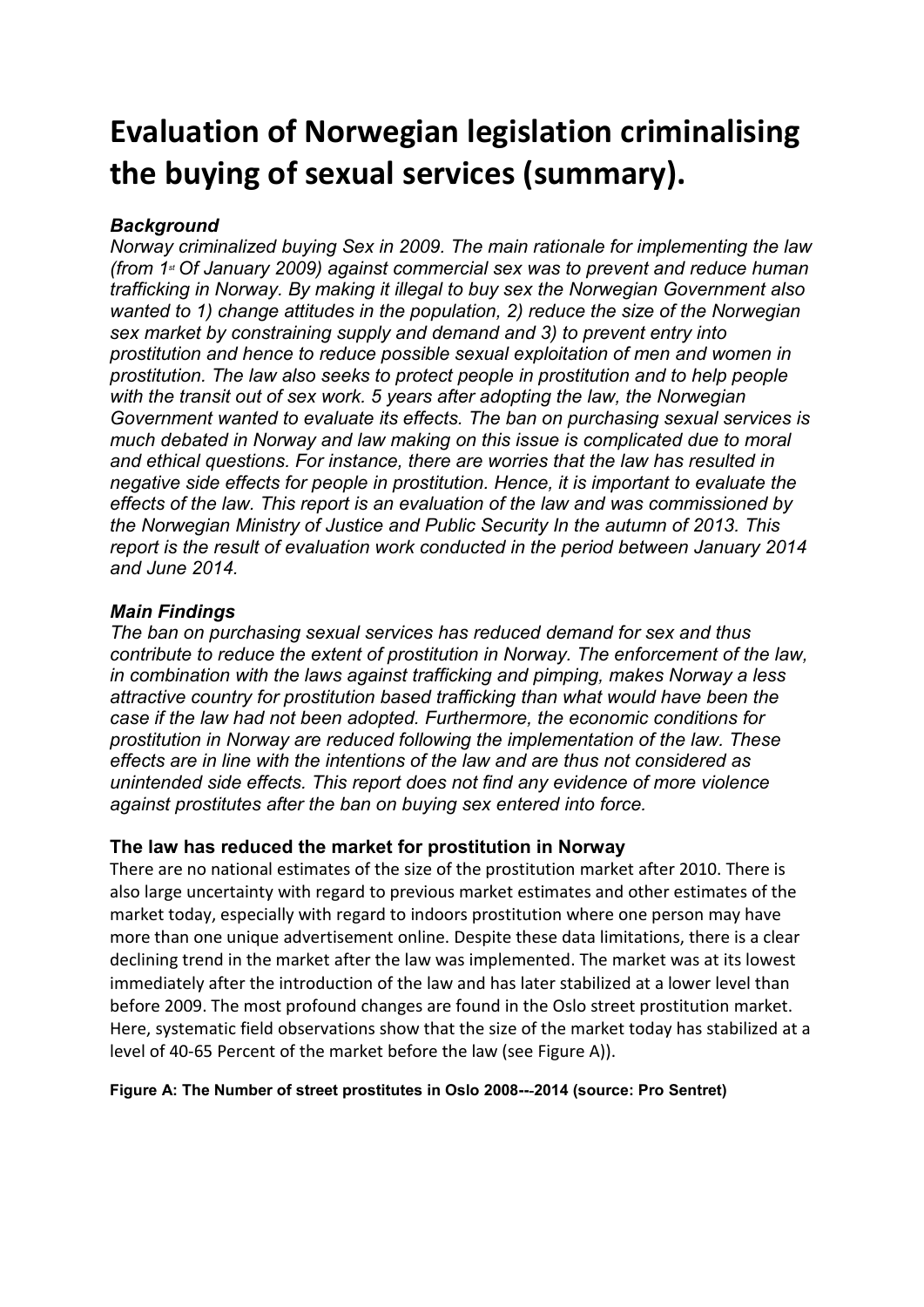

One possible source of error in this data material is the timing of observations (i.e. when during the day/night the observations have been made and whether this timing varies over the years in the time frame). However, the market shows the same tendencies also when this bias is controlled for. The street markets in Bergen (Norway's second largest city) and Stavanger show similar trends as Oslo after the introduction of the ban on purchasing sexual services. When the police have strategically targeted the market, we see a clear fall in the number of people in prostitution. Estimates of the size of the indoors market are considerably more uncertain. This is due to the increasing rotation of the market. The prostitutes frequently travel across cities and countries and only stay at one place for a short term. Furthermore, it is normal to have several advertisements connected to the same telephone number (in sense of a call centre), to have more than one telephone number and to have more than one advertisement at the same website. This makes it difficult to provide a correct estimate of the size of the market. Still, according to informants in this branch of the prostitution market the prices are lower now than before the introduction of the ban. More travelling, more advertising and somewhat lower prices show that the competition is tougher and the demand is lower nowadays. Men and women in prostitution need to work harder now in order to secure 2008 income levels. Our analysis of the indoors market is that it has stabilized at a somewhat lower level than before the introduction of the law. Our best estimate – with a high degree of uncertainty – is a market reduction of 10-20 percent compared to the situation before the law. However, since the indoors market is less reduced than the outdoors market following the law, we conclude that the share of indoors prostitution of the total prostitution market has decreased.

## **Without the law: What would have been the market situation?**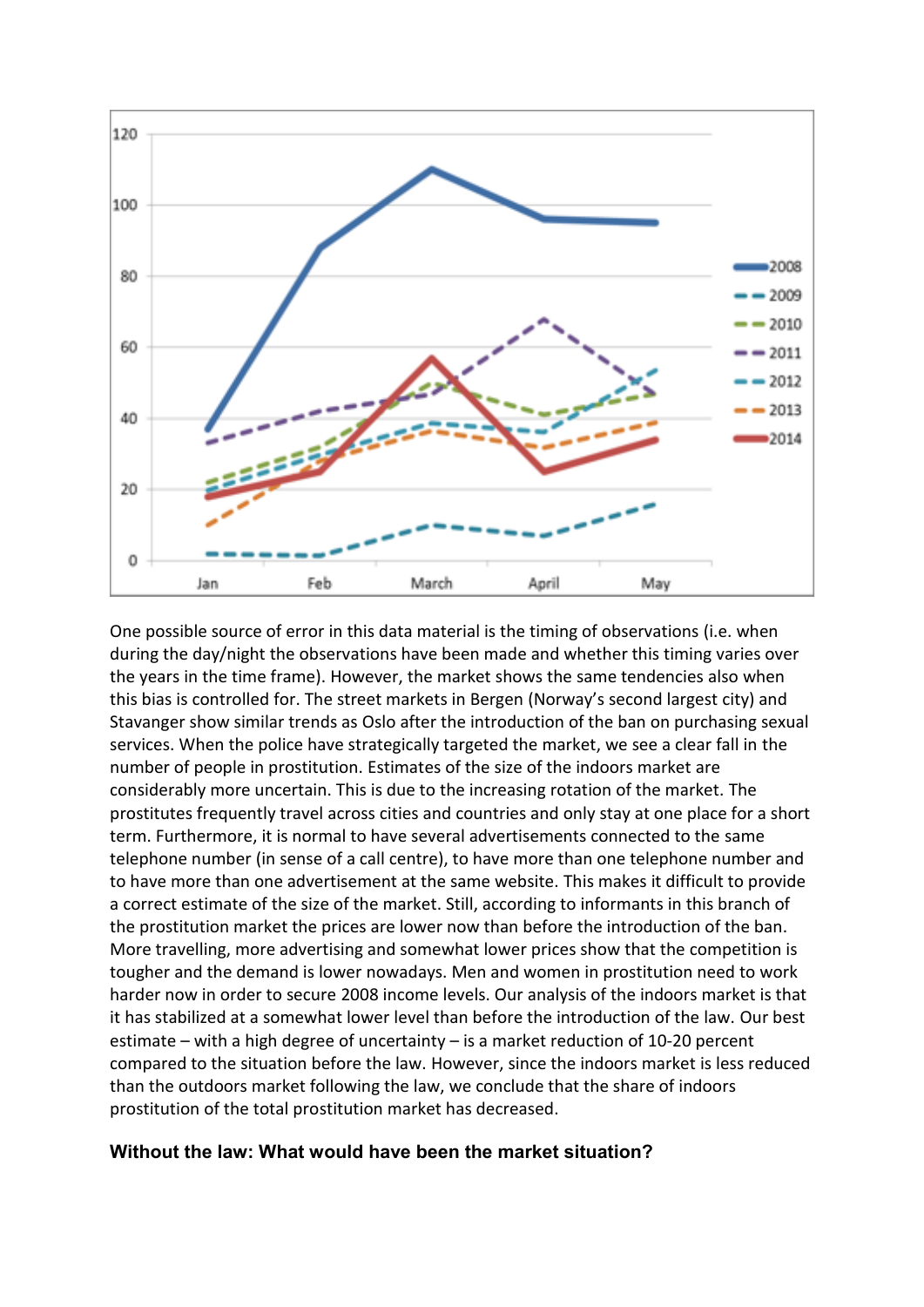In 2008, the global financial crisis began. This crisis led to negative consequences for the labour markets in a number of countries. Norway, on the other side, was not particularly affected due to good economic policies and healthy state finances. The large increase in the number of prostitutes in Norway in 2008 thus has to be seen in light of the financial crisis which reduced the demand for sexual services and probably also increased the supply of prostitution (due to more unemployment) in other countries. Demand for sexual services and revenues obtained from selling these services are vital for the supply of prostitution in Norway. As long as the possible profit from prostitution is larger in Norway than in other countries, one has to expect market growth. The developments in the rest of Europe with reduced revenues in the prostitution market would thus most likely have led to a larger share of prostitutes in Norway if the law had not been implemented. Without the law, the Norwegian police would also have lost an important tool for reducing human trafficking. For instance, the police use information from fetched sex buyers to enforce the laws on trafficking and pimping and pandering. The actors benefitting from the prostitution of others would thus have faced a smaller risk of being caught if the law had not been adopted. We estimate – again with a high degree of uncertainty – that the market today would have been around 15 percent larger than the market in 2008 and around 45 percent larger than the actual market today.

## **A Need for targeting policies**

The prostitution market in Norway is, like the rest of Europe, characterized by an increasing share of immigrants from middle-income countries and poor countries. Most of these immigrants are women with few other real options than to entry into prostitution. Human trafficking is a part of this rotating market. The entry into prostitution is based on economic motives. Still, the prices are lower than before. Norway has a number of good social policies and charities targeting trafficking victims and prostitutes. However, there is a need for providing more options for people that wants to get out of prostitution. Language classes, work training and work options are considered to have clear positive effects and there is a need for more of such initiatives.

## **The Effects of the law are in line with its mandate**

We find that the effects of the law, in general, are in line with its original intentions. In sum, the effects are as follows:

#### **Effect on attitudes**

Kotsadam and Jakobsson (2011) find that young men in Norway have changed their attitudes towards buying sex more than older men. Furthermore, people in Oslo are more negative towards buying sex than other people in Norway. This can be due to more visible prostitution in Oslo than in other parts of Norway. Our interviews with police in the largest cities also indicate that the law has had a normative effect on people's behaviour. It is somewhat early to conclude on this matter as it takes time to internalize a norm. Still, our findings indicate that the law has had an effect on attitudes. This is also the conclusion in evaluations of a similar law implemented in Sweden in 1999.

#### **Reduced demand**

As previously outlined in this summary, the ban on purchasing sexual services has led to reduced demand for such services. Women in prostitution use the term ≪buyer's market≫